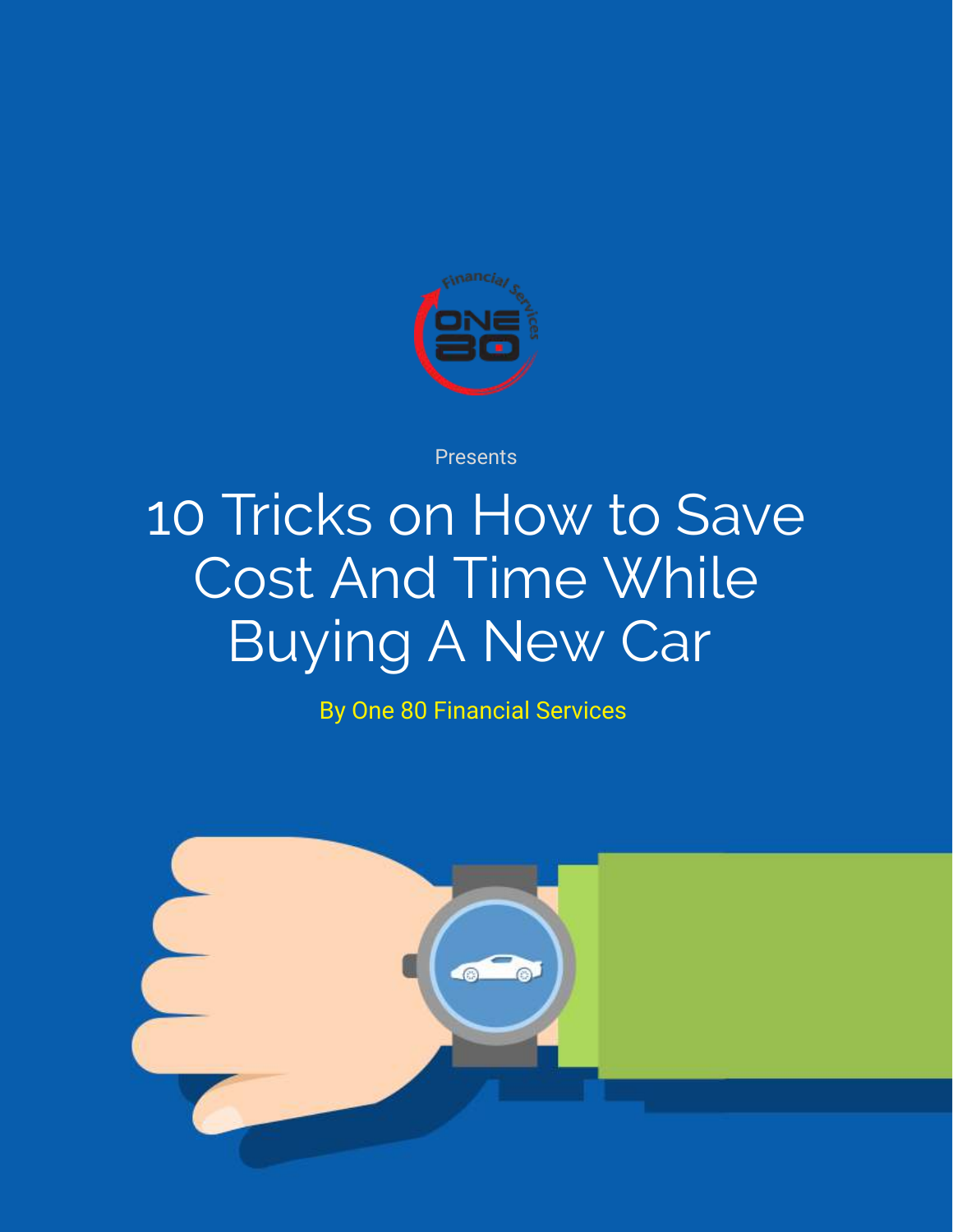### Table of Contents

- 1. [Introduction](#page-2-0)
- 2. 10 tricks on how to save and time cost while [buying](#page-3-0) a new car
- 3. Do the actual math of total cost of [ownership](#page-4-0)
- 4. [Choose](#page-7-0) an ideal lender
- 5. Strike a deal [during](#page-8-0) the best times of the year
- 6. Check for fuel [consumption](#page-9-0) rates
- 7. Look for [long-term](#page-10-0) resale value
- 8. Check for [warranty](#page-11-0)
- 9. Get the [correct](#page-12-0) idea about the model cycle
- 10. Decide [between](#page-13-0) trade-in or private sale
- 11. Some other [considerations](#page-14-0)
- 12. **[Conclusion](#page-15-0)**
- 13. [Financial](#page-16-0) Services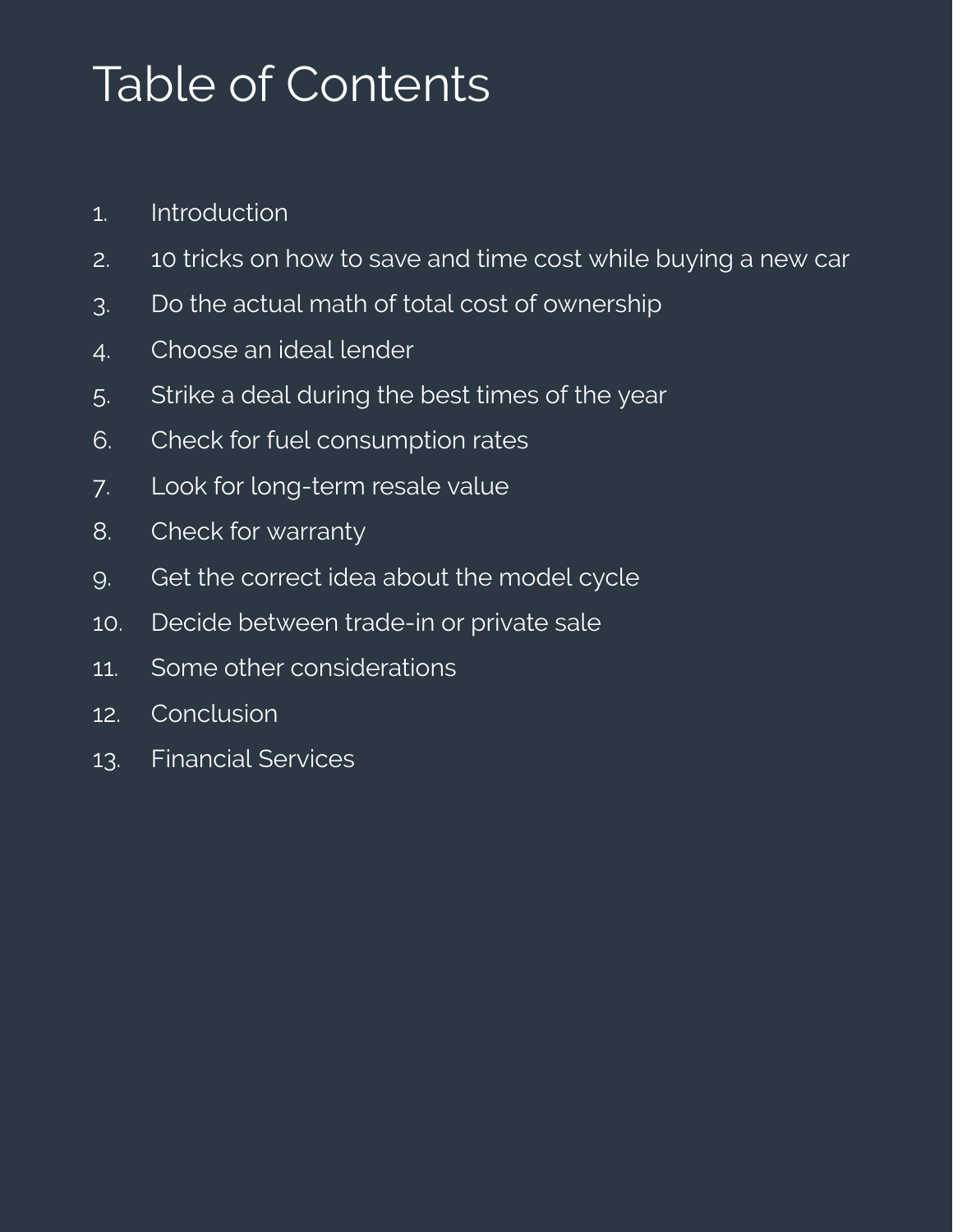#### Introduction

<span id="page-2-0"></span>The smooth run of a new engine, a shiny chassis, and seats that have never experienced wear and tear -- a brand new car is your dream come true. With so much of excitement about your second-largest investment -- just after getting a new home -- you would certainly be tempted to rush into the big purchase. But don't simply jump into it.

If you ask me, I would recommend you to do the correct homework first. With the right research, you can easily learn how to save and time cost while buying a new car. Learn to bypass dealer tricks and acquire the skills to negotiate. Trust me, these simple tricks can help you save several dollars. How so?

Read this guide on 10 tricks on how to save and time cost while buying a new car. So here we go.

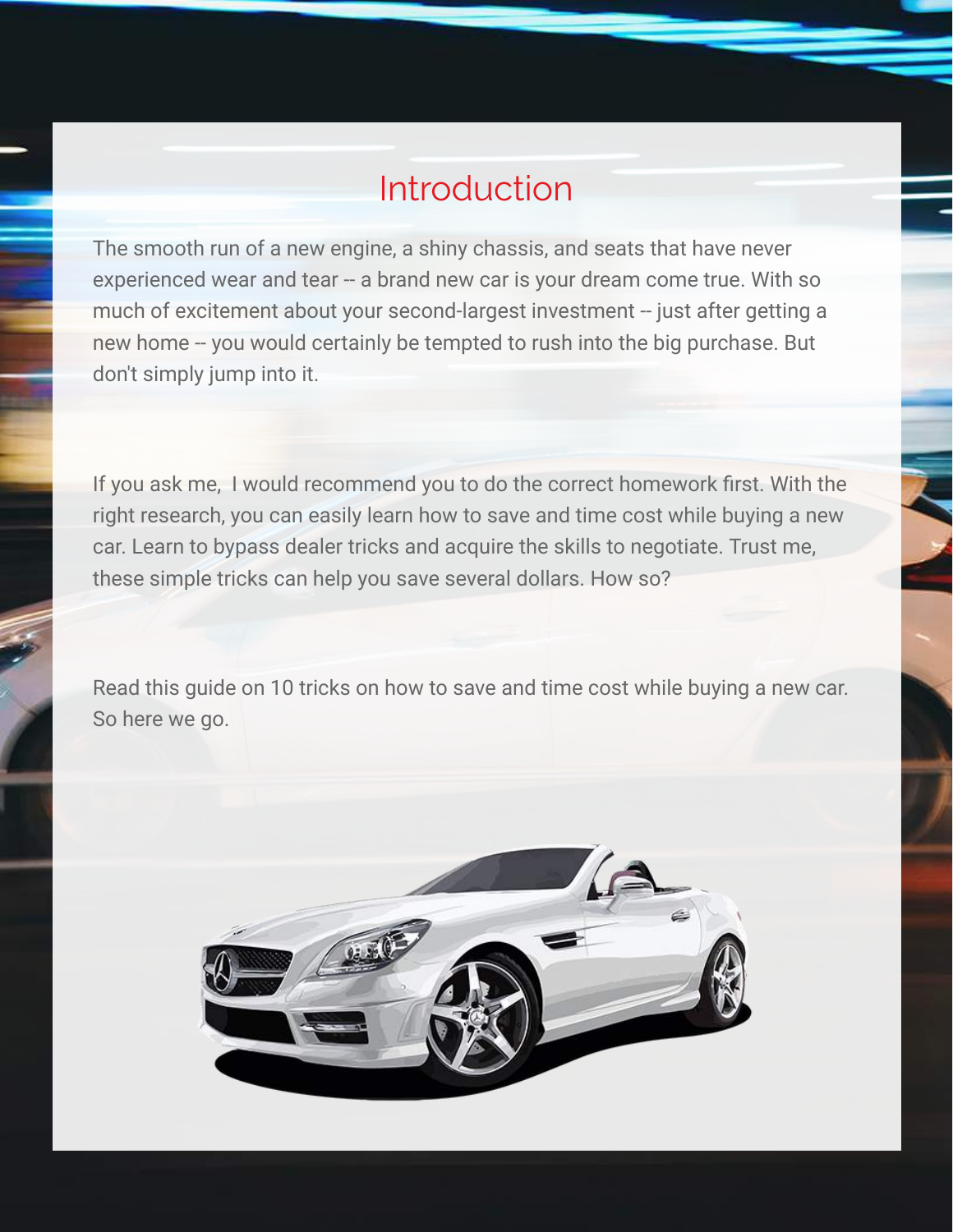## <span id="page-3-0"></span>10 tricks on how to save and time cost while buying a new car

#### 1. Do your homework

Shortlist the year of make and model that is most suitable for you. Here is a checklist of some basic considerations that I compiled for aiding you in making your decision:

- Scan through various manufacturers' websites
- Read buyer guides in reputed automobile magazines and papers
- Be sure to read reviews about that particular make and model
- Check results and analysis of reliability surveys
- Scan through ratings given by Australasian New Car Assessment Program ([ANCAP\)](http://www.ancap.com.au/home)
- [Check for Reversing Visibility Index and Car Security Scores on the National](https://www.nrma.com.au/) Roads and Motorists' Association Limited (NRMA) website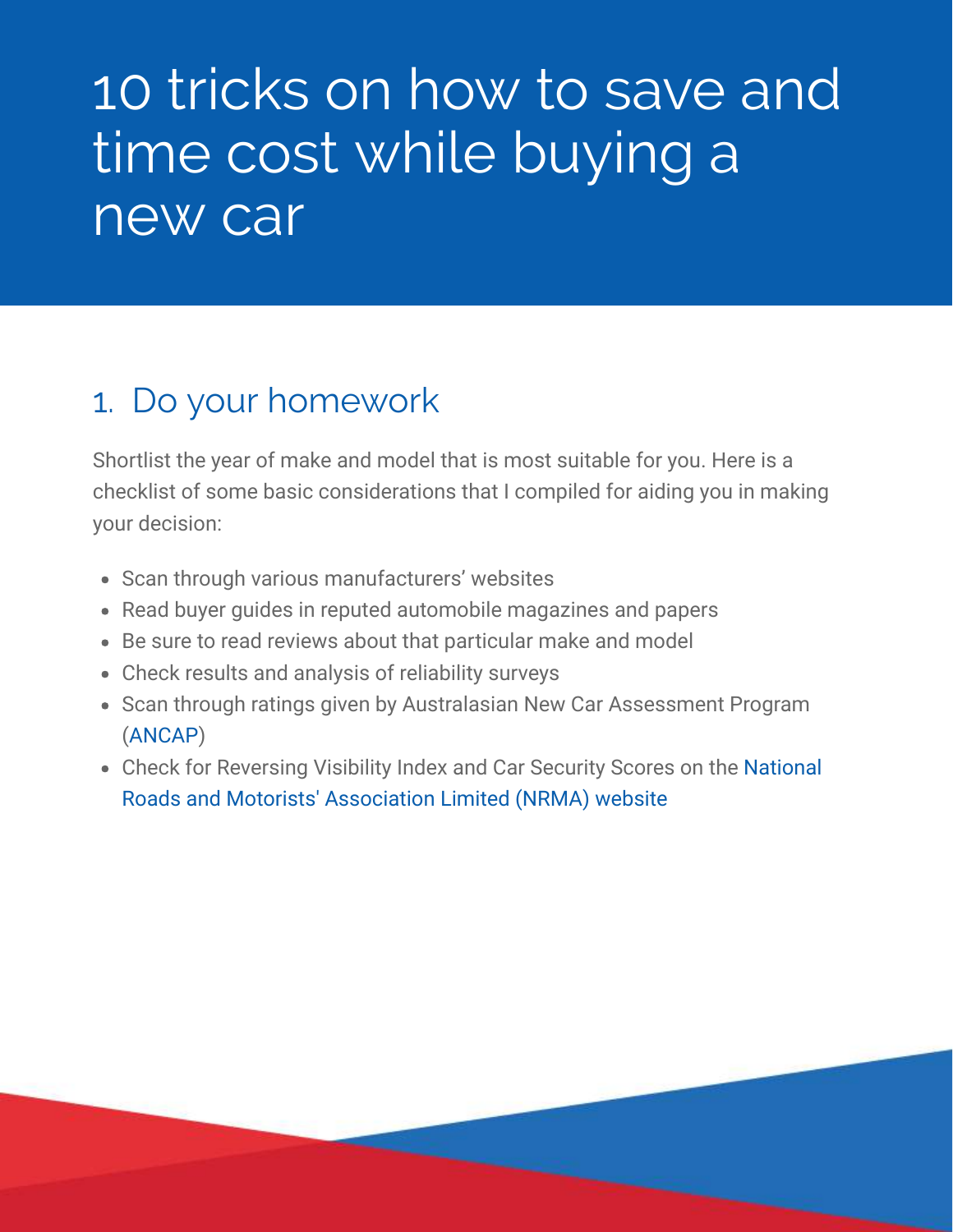#### <span id="page-4-0"></span>2. Do the actual math of total cost of ownership

Your total cost of ownership will be a summation of the below cost factors:

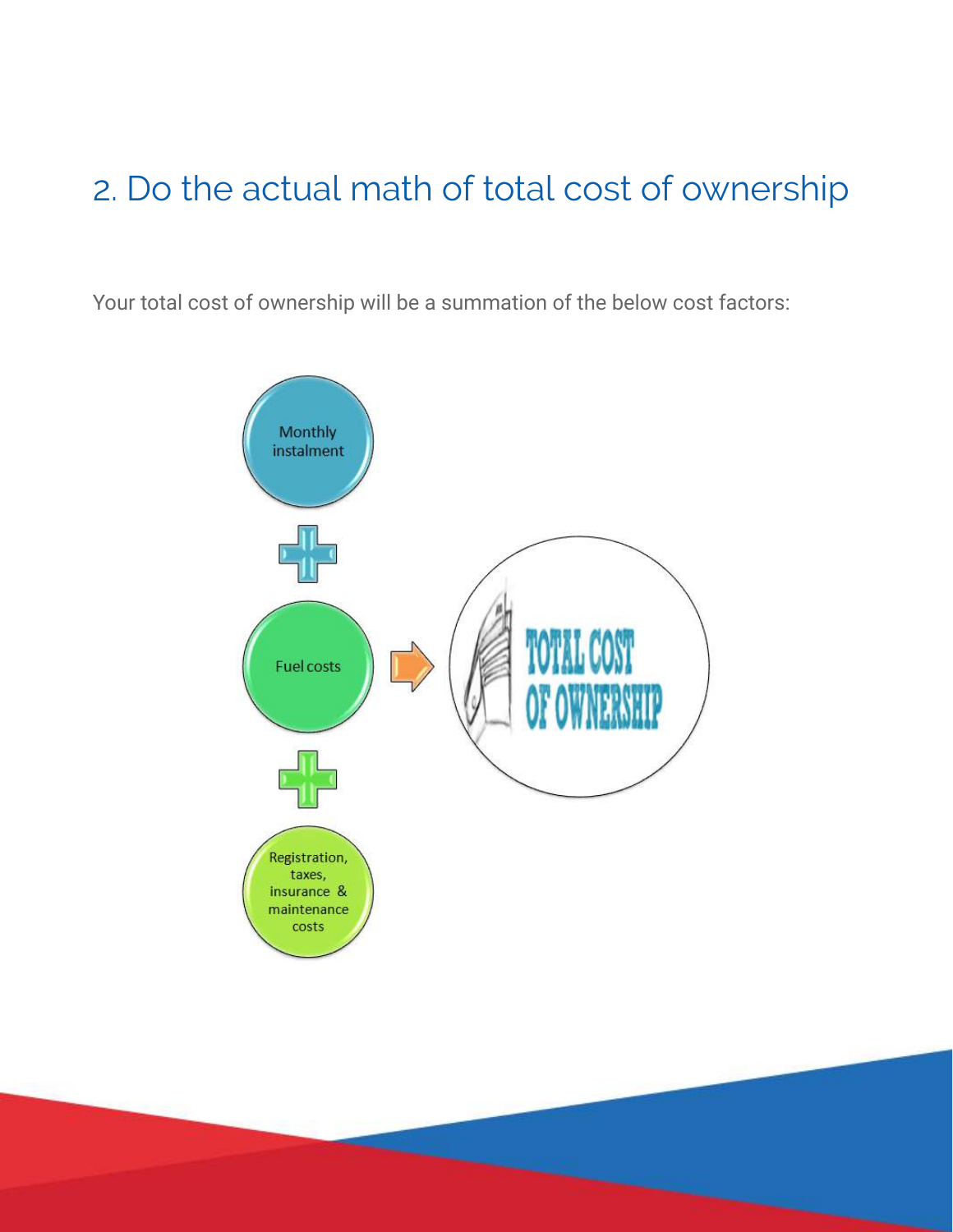#### You can calculate this figure with the help of the following table:

| <b>Purchase price</b>                     |                          |
|-------------------------------------------|--------------------------|
| Monthly repayment amount                  | $\mathsf B$              |
| <b>Upfront deposit</b>                    | D                        |
| Actual cost (E)                           | $B + D$                  |
| <b>Fuel cost</b>                          |                          |
| Petrol cost per litre                     | F                        |
| Mileage                                   | G                        |
| Total kilometres run in 5 years           | H                        |
| Total fuel cost (L)                       | $F/G \times H$           |
| <b>Registration taxes for 5 years</b>     | $\overline{\phantom{a}}$ |
| <b>Total maintenance cost for 5 years</b> | $\bigcup$                |
| <b>Total insurance cost for 5 years</b>   | K                        |
|                                           |                          |

| <b>Total cost of ownership for 5 years</b> | $E + L + I + J +$ |
|--------------------------------------------|-------------------|
|                                            |                   |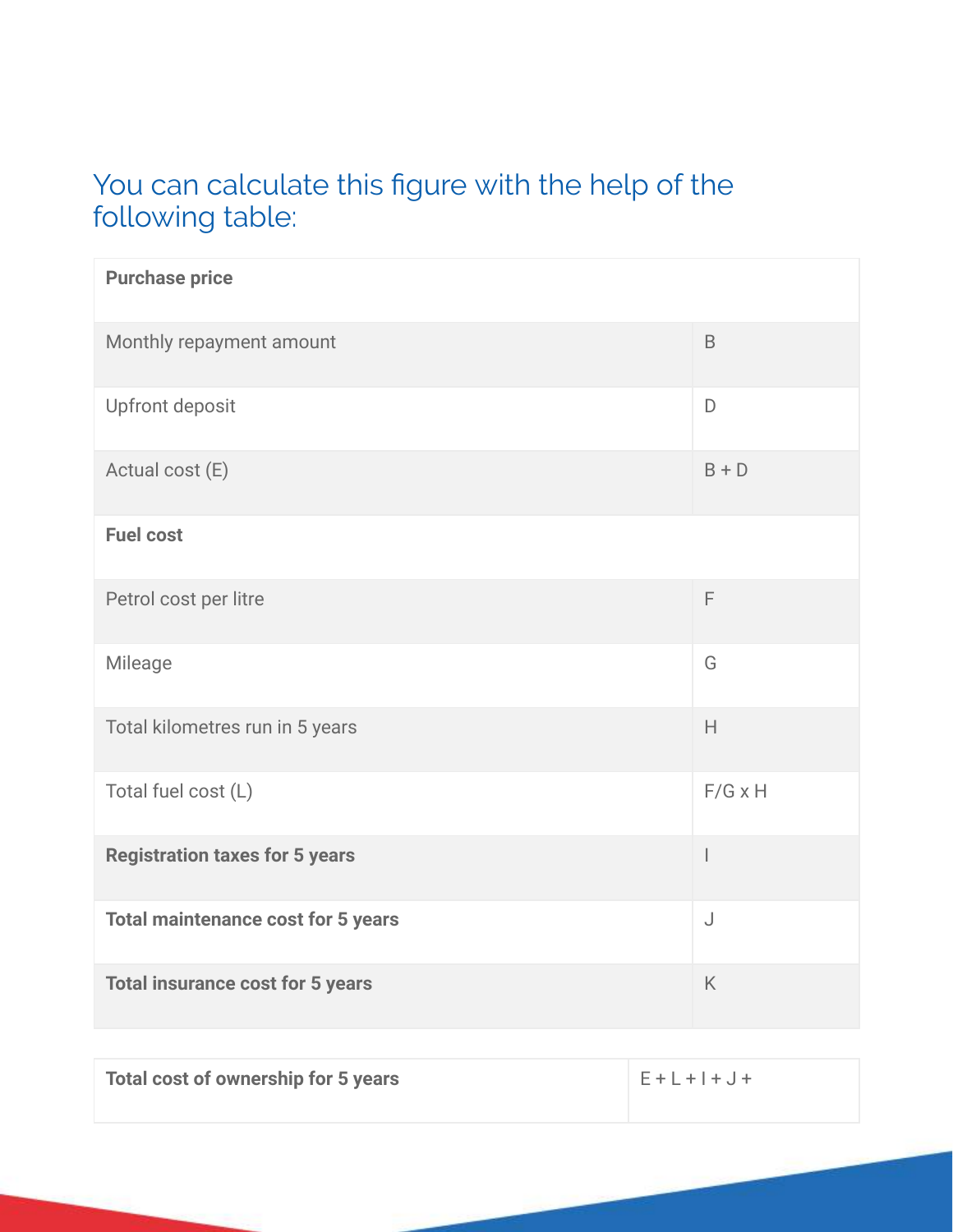[The loan you take should be inclusive of factors such as availing the best interest](http://info.180financial.com.au/10-tips-to-avail-the-best-rates-on-your-car-or-equipment-loan?hsCtaTracking=a014de0d-f36b-4d5d-b3f8-32141a98b7d2%7Ce648c9cf-7fa2-4357-ba98-e577b2bd5022) rate and settling for a tenure and monthly repayment amount that matches your requirements. Pay a deposit as this will lock in the purchase and might get you a reduction in price.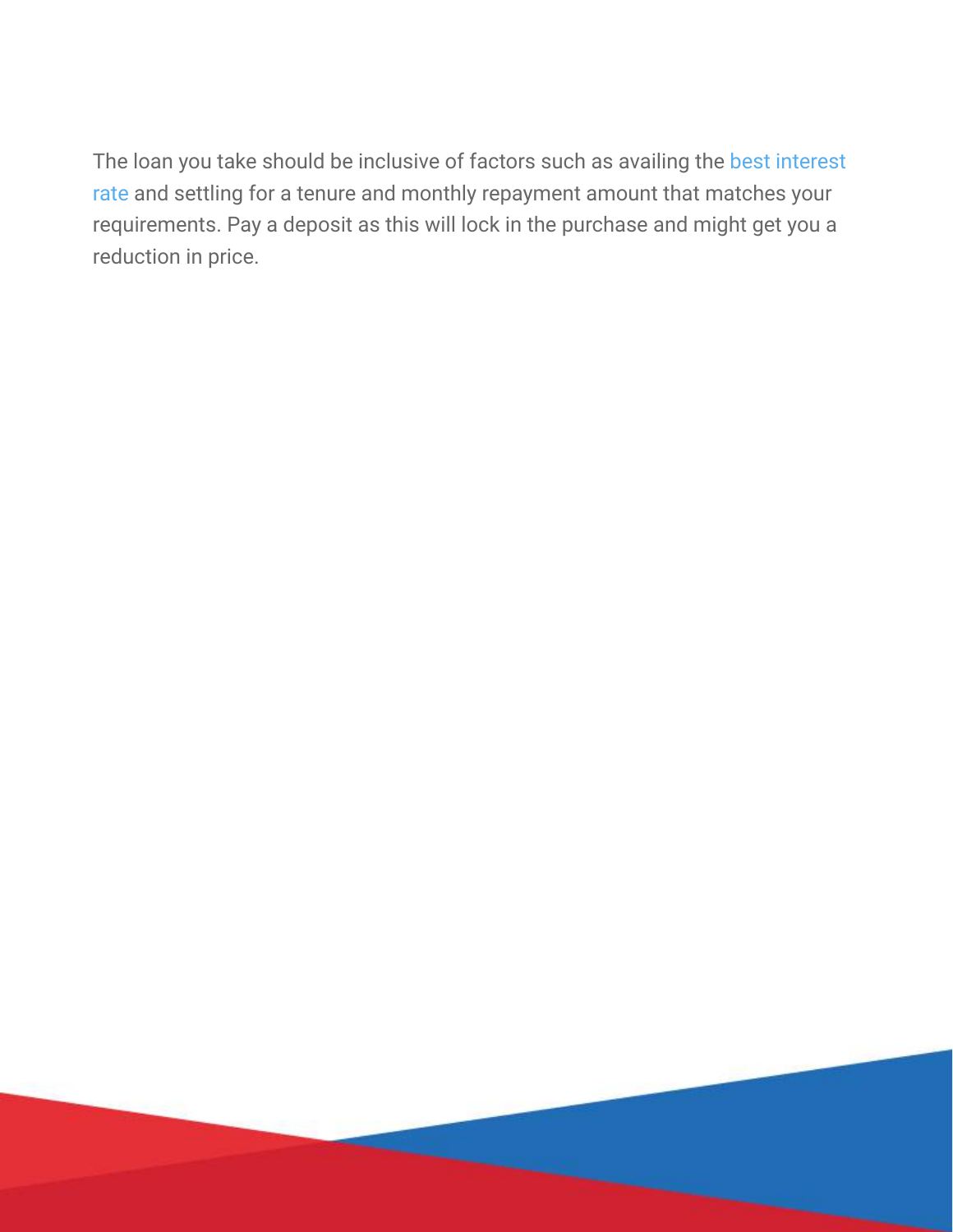### <span id="page-7-0"></span>3. Choose an ideal lender

Securing car finances can go about in three ways:



Under ordinary circumstances, you can go for a broker to mediate the loan approval process with the bank. But my recommendation would be to also look for sales and free extras that dealers are offering at that time. However, when opting for a used car, buy privately or through auctions as you can avoid the extra costs or dealer's charge.

One word of advice: Don't be fooled by the 0% or low interest rates on buying new cars. These special rates are factored into the new car price; hence you are paying for the special rate.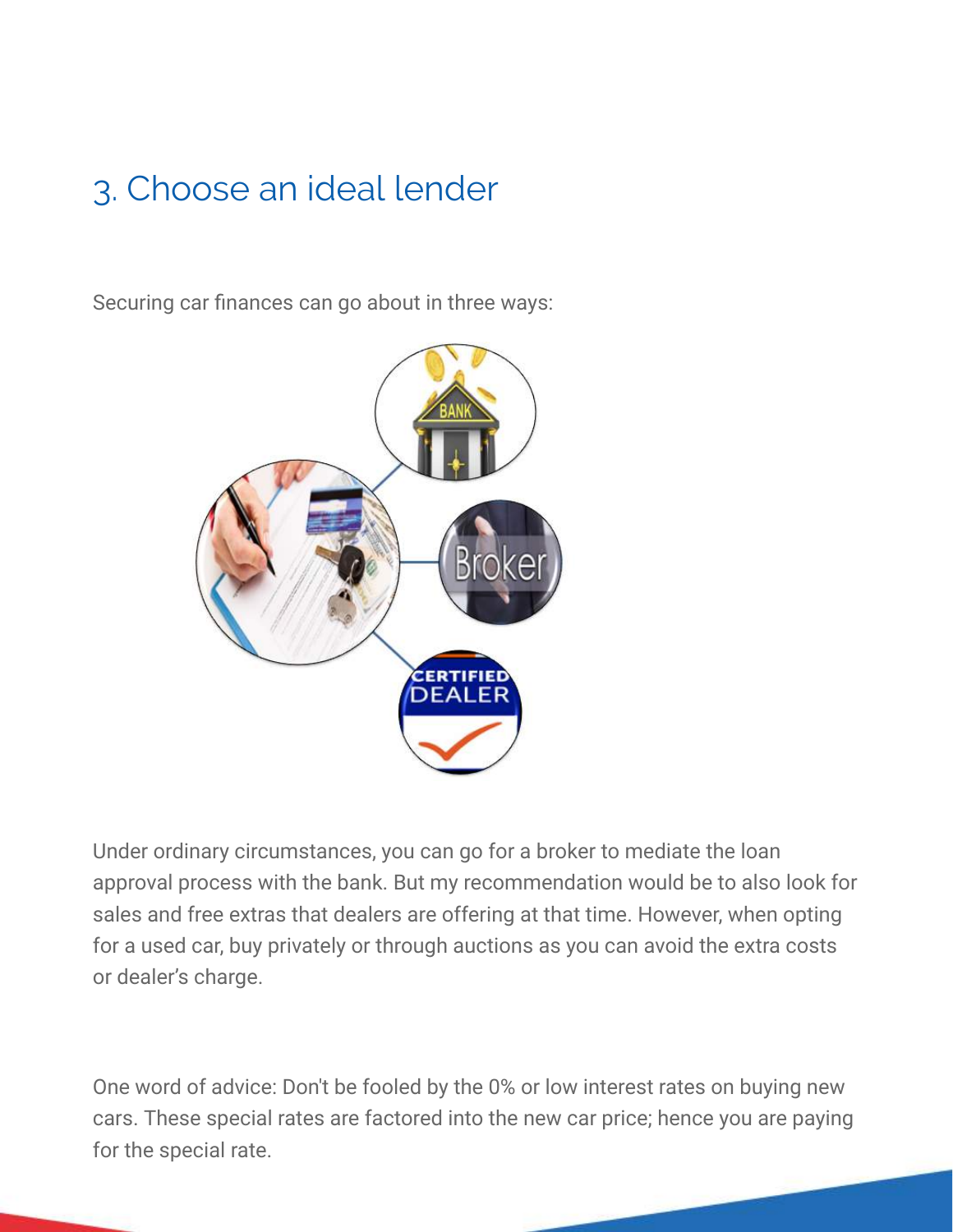#### <span id="page-8-0"></span>4. Strike a deal during the best times of the year

The perfect time to invest in a new car is either month-end, December-end, or end of a financial year. Festive seasons often come up with dozens of new launches, along with amazing offers and discount bonanzas.

Wait a few days is what I am saying. Don't jump into your purchase just because you cannot contain your excitement!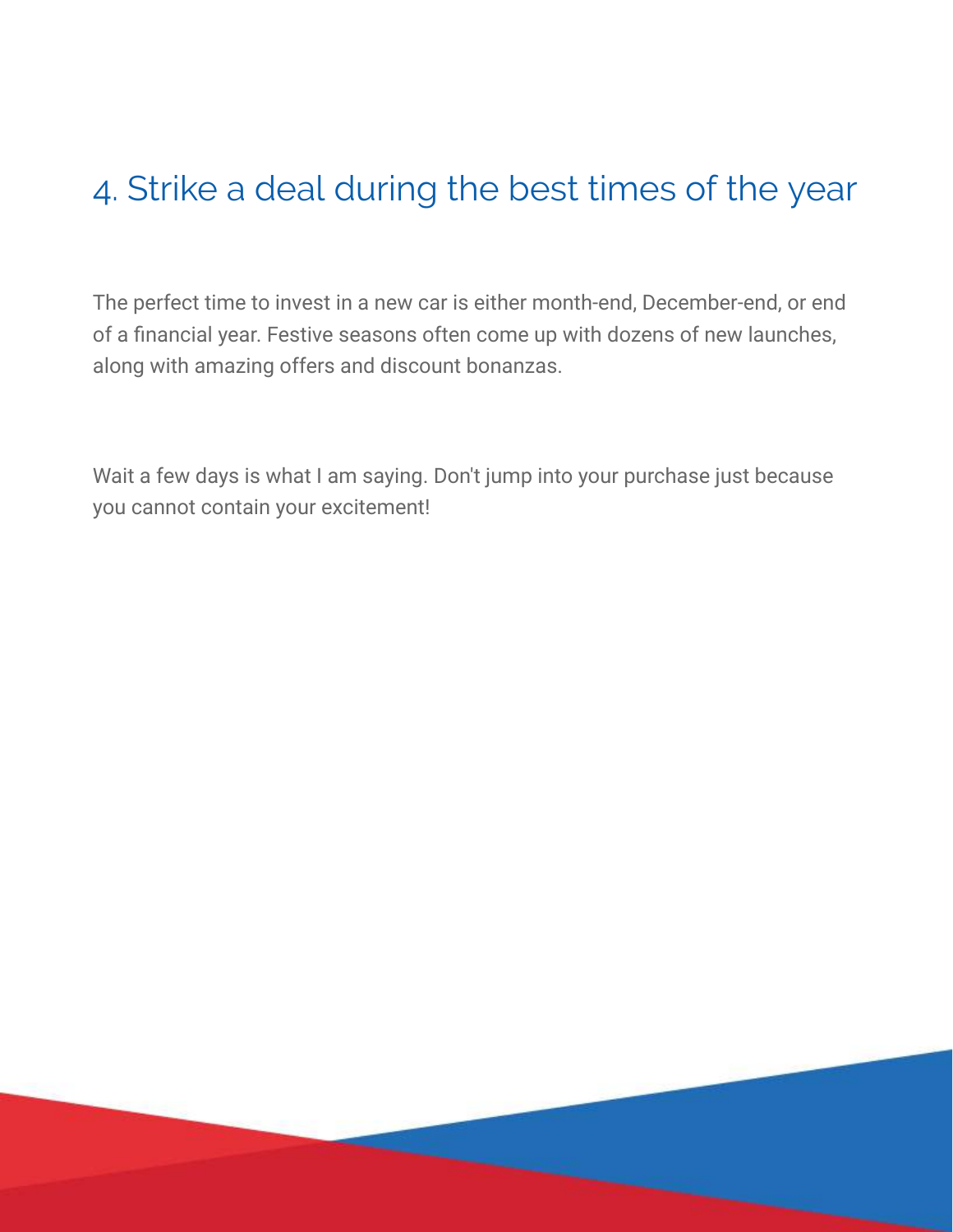#### <span id="page-9-0"></span>5. Check for fuel consumption rates

According to a survey of motor vehicle use in Australia for 12 months that ended on June 30, 2016, the following were the major results:

As you can see, the huge consumption rate of fuel plays an important part in your total car cost. Therefore, before considering your purchase, check the car's fuel consumption information -- in litres per 100 km -- on a yellow label that's displayed on the windscreen of new cars. Lower numbers are definitely better for long-term saving on fuel prices.

You can also go through the [Green Vehicle Guide](http://www.greenvehicleguide.gov.au/) to make an informed decision.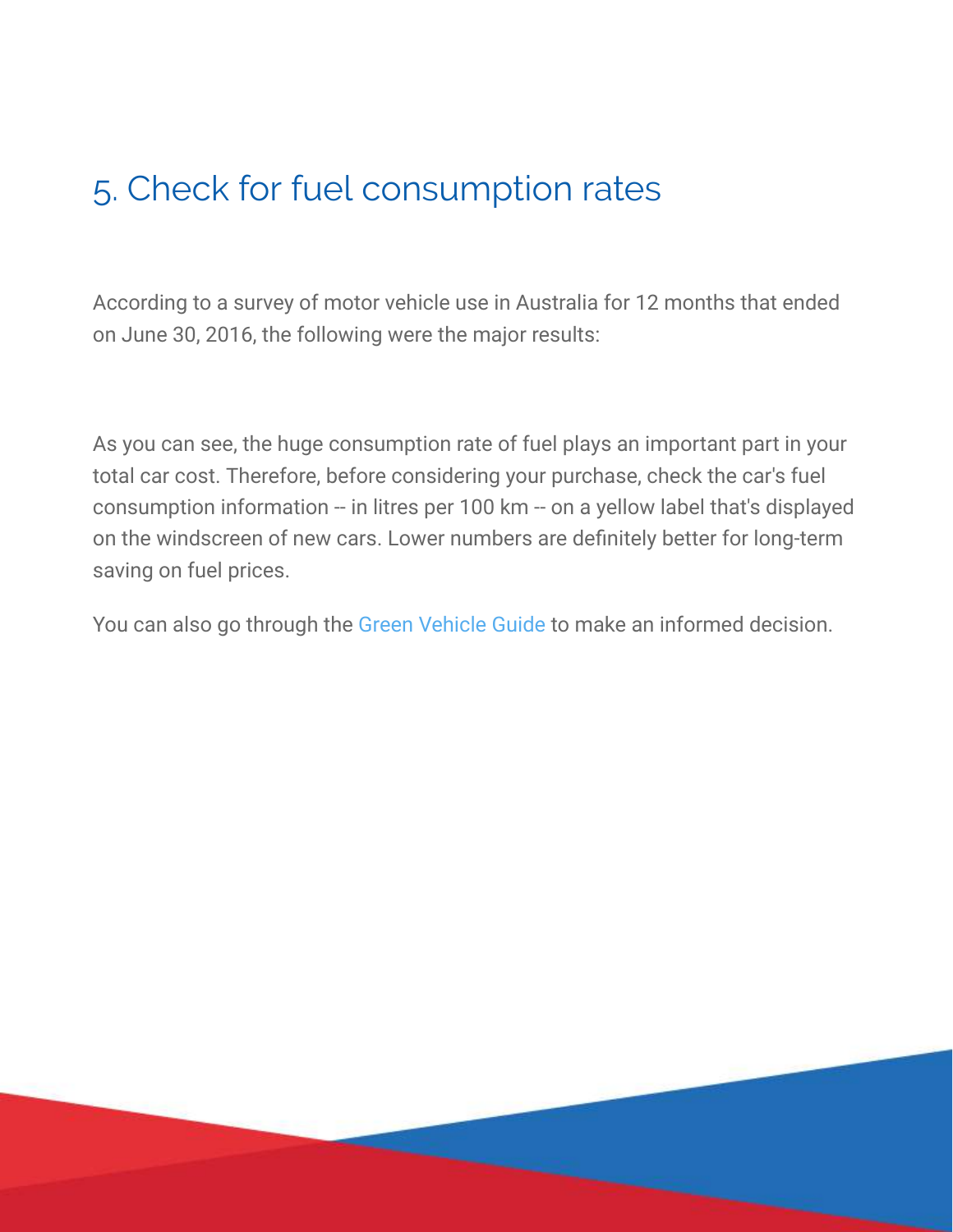#### <span id="page-10-0"></span>6. Look for long-term resale value

Generally a fuel-efficient car with premium safety features will perform well in the resale market. I would also recommend the [RedBook](http://www.redbook.com.au/) for a detailed guide when considering re-selling your car. Here is an example of how you can quickly calculate the current value of your current car on this site according to the year, make, and model:

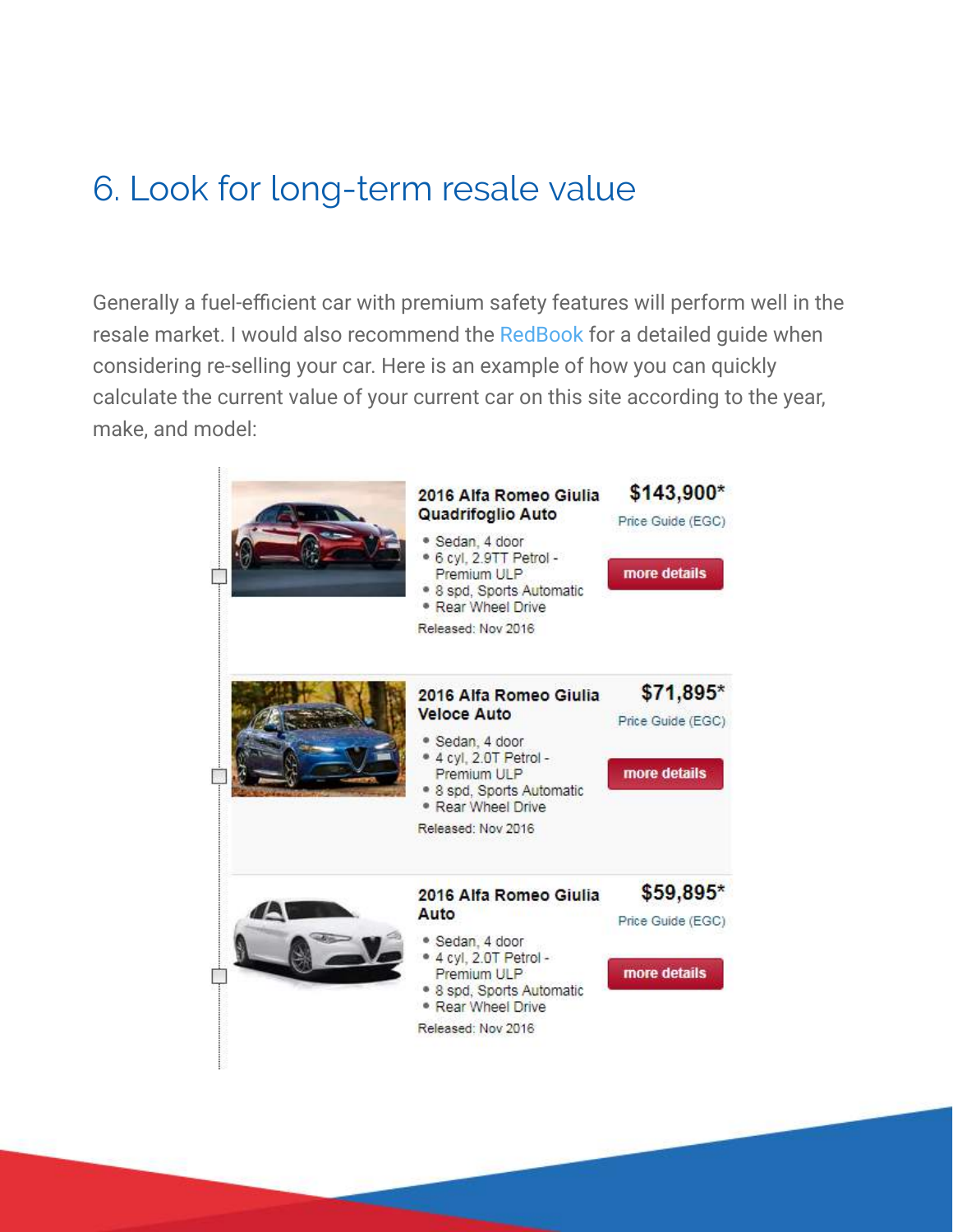### <span id="page-11-0"></span>7. Check for warranty

Always check the clauses for warranty that arrive with the car you're thinking of purchasing. Some new cars even offer roadside assistance and set-price servicing.

When you buy from a dealer, he might also provide you with an extended warranty. This warranty extends beyond the period covered by the original manufacturer, but usually at an additional cost. As a buyer, you can either choose or deny such offers.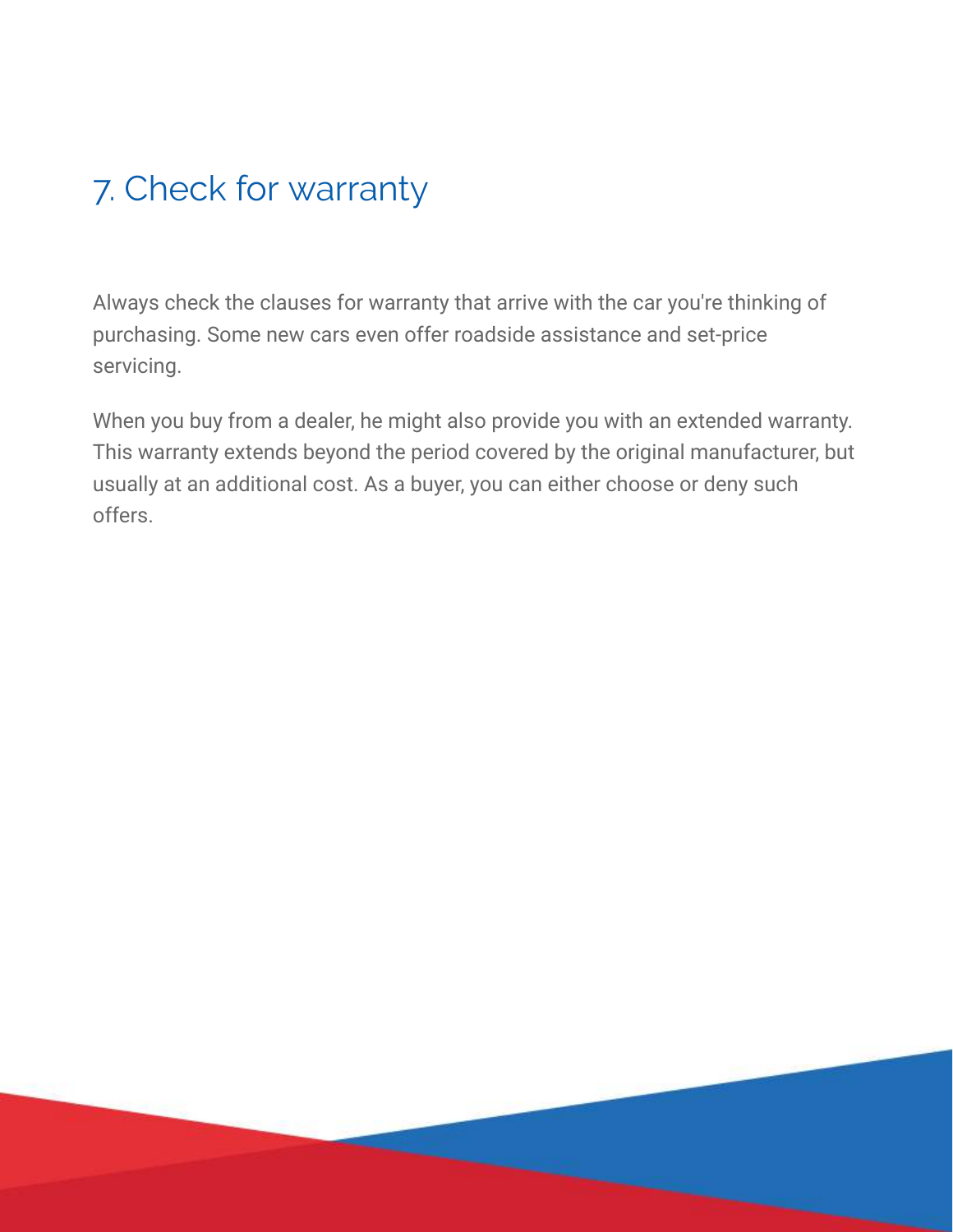### <span id="page-12-0"></span>8. Get the correct idea about the model cycle

Manufacturers produce cars with varied life cycles -- which might differ from each other. Reputed automakers introduce updates every two years. Major updates are usually added every four or five years.

Therefore, if you go for a model that is soon to be superseded by an updated vehicle, you will be at a position of advantage. Since its resale value will suffer with the arrival of a new model, the dealer might offer you a discounted price.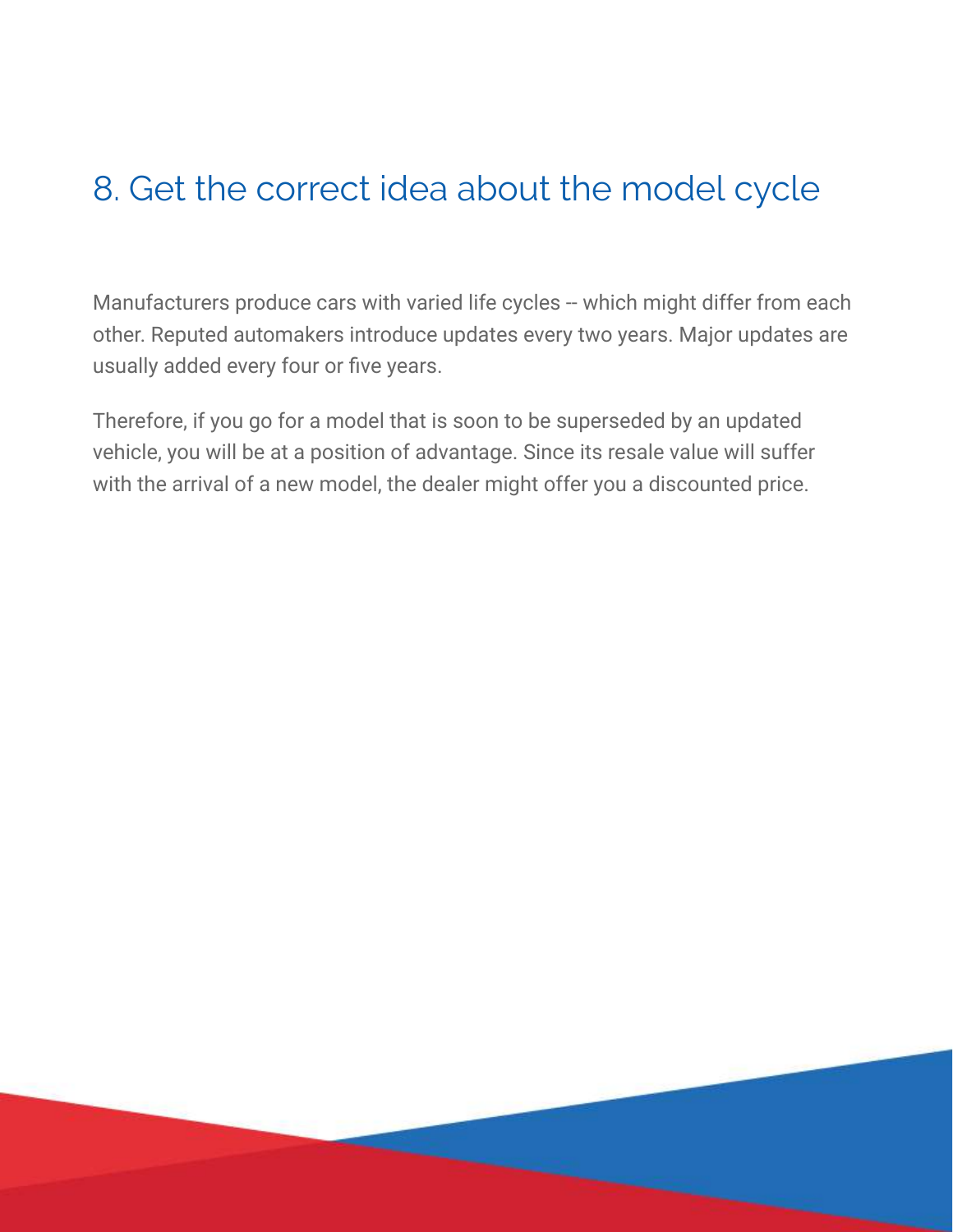#### <span id="page-13-0"></span>9. Decide between trade-in or private sale

If you are planning to fund some part of your new-car purchase by selling your current car, you need to decide whether to trade it in or sell it privately. Here are some points to consider when thinking of which path to take:

#### Trade-in vs. private-party sale

|                                                          | <b>Trade-in</b>                                                                                                                                                                           | <b>Direct sale</b>                                                                                                                                                                                                                                                                |
|----------------------------------------------------------|-------------------------------------------------------------------------------------------------------------------------------------------------------------------------------------------|-----------------------------------------------------------------------------------------------------------------------------------------------------------------------------------------------------------------------------------------------------------------------------------|
| <b>Return from sale</b>                                  | Lower compared to private-party sale<br>٠<br>• Affected by dealer profit margin                                                                                                           | Profit margin up to seller                                                                                                                                                                                                                                                        |
| <b>Time to sell</b>                                      | Sale to dealer can be concluded within<br>one week                                                                                                                                        | Can take weeks or months                                                                                                                                                                                                                                                          |
| <b>Preparing</b><br>vehicle for sale                     | To be done by seller and dealer                                                                                                                                                           | To be done by seller                                                                                                                                                                                                                                                              |
| <b>Advertising:</b><br><b>Cost and</b><br>responsibility | Borne by dealer                                                                                                                                                                           | Borne by seller                                                                                                                                                                                                                                                                   |
| <b>Managing</b><br>enquiries                             | Handled by dealer                                                                                                                                                                         | Handled by seller                                                                                                                                                                                                                                                                 |
| Post-sale<br>liabilities (if any)                        | Borne by dealer                                                                                                                                                                           | Borne by seller                                                                                                                                                                                                                                                                   |
| <b>Suitable for</b><br><b>individuals</b><br>who         | want to quickly dispose and<br>٠<br>immediately purchase a new vehicle.<br>• do not have time to manage enquiries<br>and arrange for car-viewing and test-<br>drive for potential buyers. | want to negotiate for higher selling<br>price.<br>• have time to manage enquiries and<br>arrange for car-viewing and test-drive<br>for potential buyers.<br>do not need a new car to replace the<br>one to be sold.<br>want to decide who gets to be the<br>new owner of the car. |

Go through all the pros and cons, scrutinise your situation, and consider your limitations before arriving at a decision.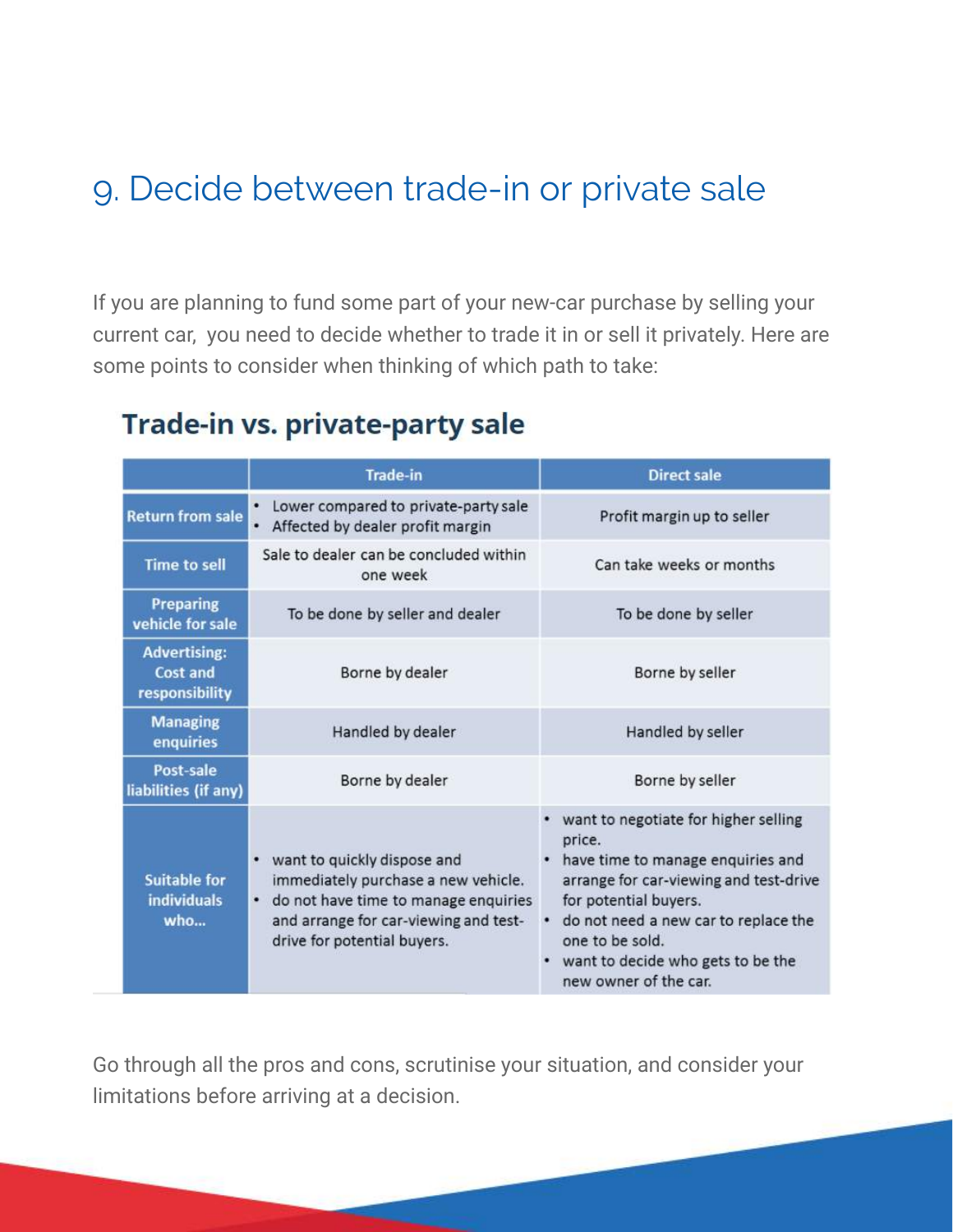#### <span id="page-14-0"></span>10. Some other considerations

Don't get pressured into buying all the after-care products. They are usually expensive and add no real value to the long-term sale price of the car.

Think about your immediate requirements about extras. Do you really need floor mats, tinted windows, leather seats, fabric protection, rust proofing, or paint protection? I would recommend you to be patient and buy them later. A supermarket would be a much more economical destination.

Also, never hesitate to ask for a discount. A bit of negotiation can land you a great deal!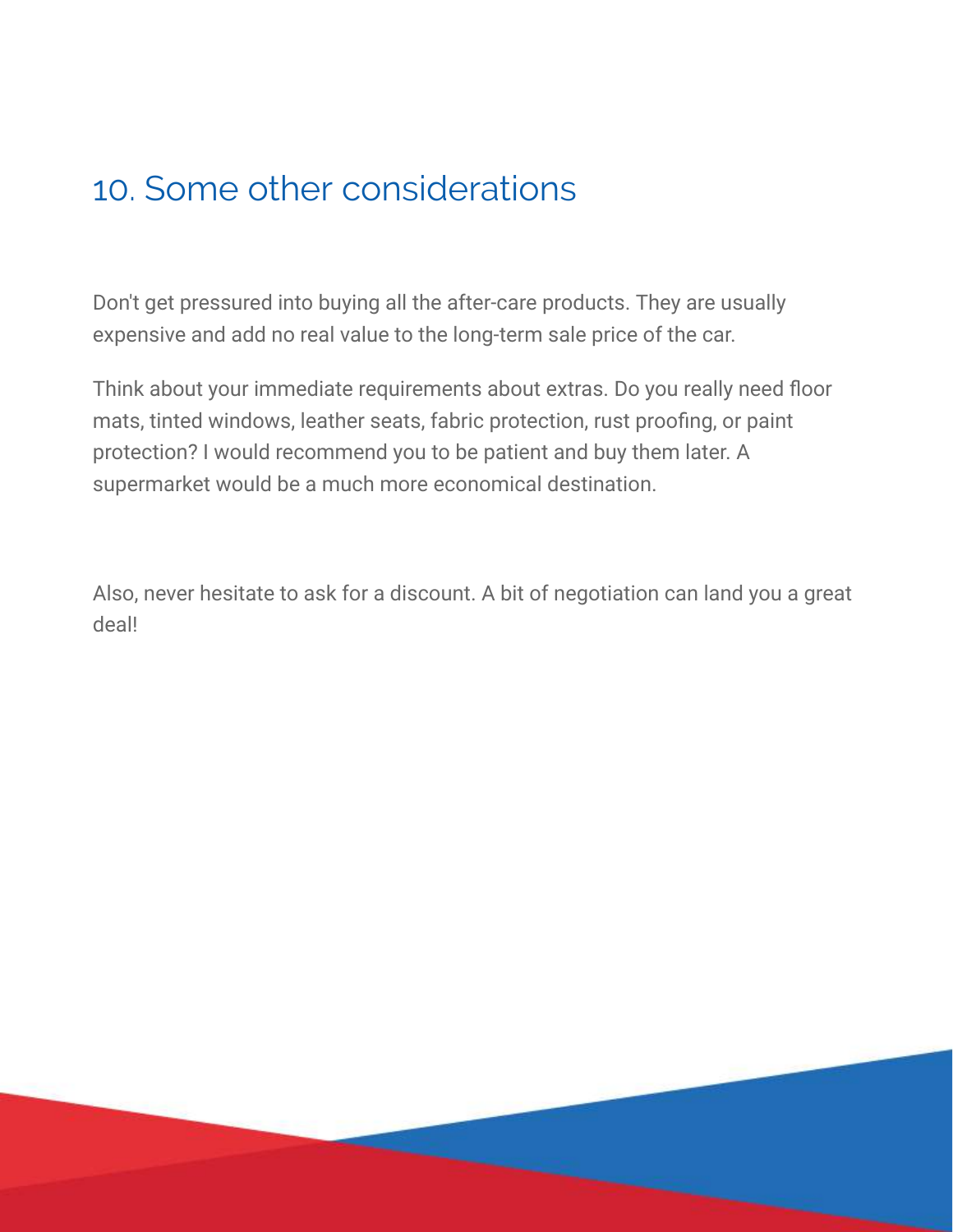# <span id="page-15-0"></span>Conclusion

My personal advice would be to check out various dealerships for quotes. Never ever be sucked in by 'The deal is only good for today' line. Yes, resist this temptation and wait till you are really ready to buy.

Get your finances ready. Approach a broker as I had already mentioned. A preapproved loan also gives you a more solid bargaining position.

And the final word. Don't sign the final documents until you are completely reassured. Yes, that's all. Best of luck on getting that spanking new model soon!